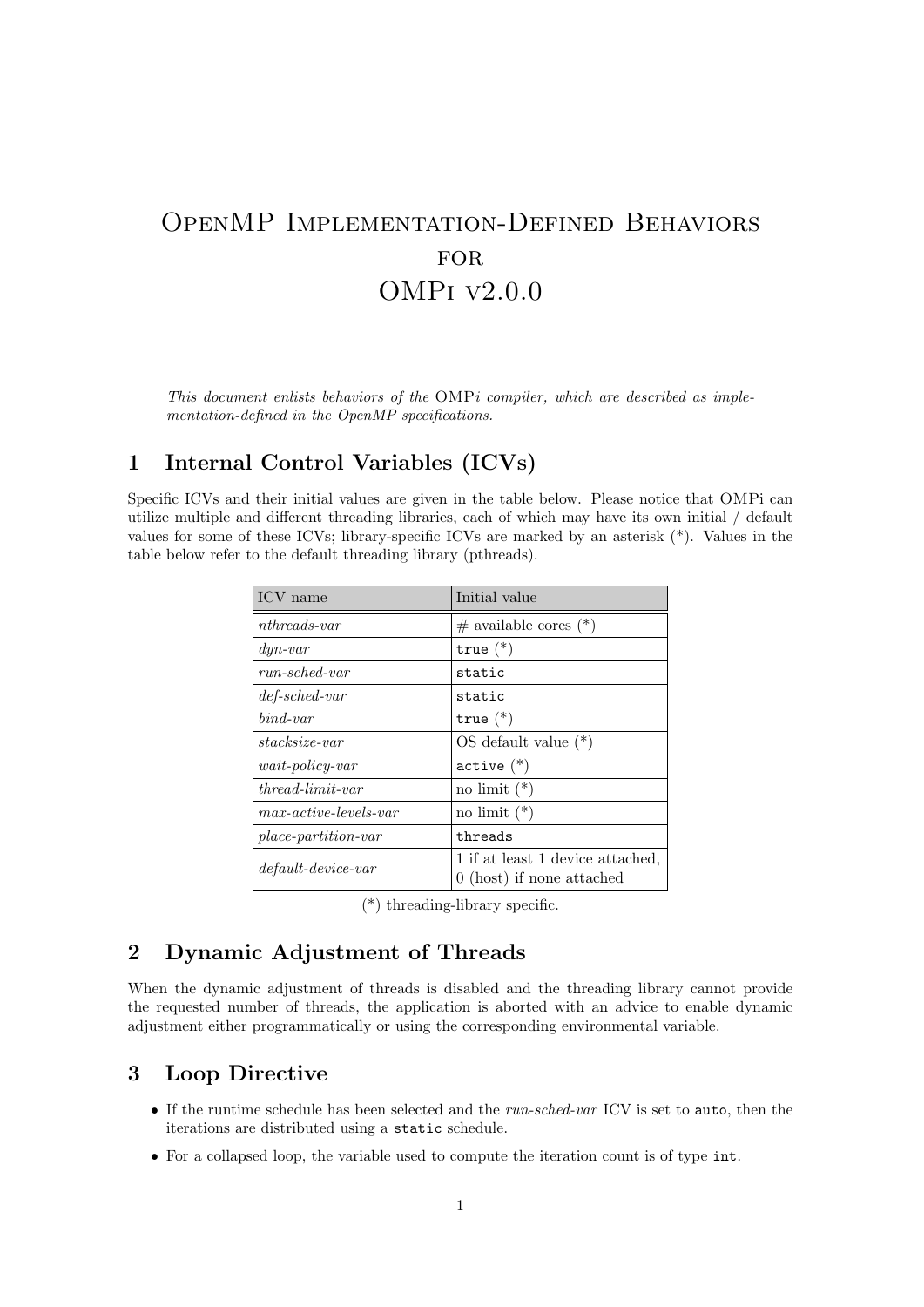# **4 Sections Construct**

Scheduling of the structured section blocks among threads is competitive; threads are assigned section blocks on a first-come first-serve basis.

# **5 Single Construct**

The selection of a thread to execute a structured single block is competitive; the first thread to ask for it, gets to execute it.

#### **6 Processor**

A 'processor' is whatever the OS system calls report.

# **7 Device**

Devices are the host and any additional attached compute units. In this version, OMPi can support the Adapteva Epiphany accelerator as a device.

### **8 Runtime Routines**

- *omp\_set\_num\_threads()* : if the argument is not a positive integer, then it is assumed to be equal to 1.
- *omp\_set\_schedule()*: there are no additional loop schedules defined.
- $omp_set\_max\_active\_levels()$ : if the argument is not a positive integer, then the routine simply returns. If it is called from within a explicit parallel regiion, the binding thread set is all threads.
- *omp\_get\_max\_active\_levels()*: if it is called from within a explicit parallel regiion, the binding thread set is all threads.

#### **9 Environmental Variables**

- OMP\_SCHEDULE : if the value of the variable does not conform to the specified format, it is considered to be equal to auto.
- OMP\_NUM\_THREADS: if any list value is not a positive integer, the default number of threads is used (which is threading-library specific; see the table above). It the requested number of threads exceeds the capabilities of the threading library (which cannot happen when using the default threading library) the program is aborted with an informative message.
- *•* OMP\_PROC\_BIND : if the value of the variable is not true, false or a comma-seperated list of master, close or spread, then it is considered to be true.
- OMP\_PLACES : the only abstract names recognized are threads, cores and sockets. If creating a place by appending the number  $n$  to an abstract name, then a) if  $n$  is greater than the available resourses, the default places are used and b) if  $n$  is smaller than the available resources, the first *n* resources are used.
- *•* OMP\_DYNAMIC, OMP\_NESTED : if the value of the variable is neither true nor false, then it is considered to be false.